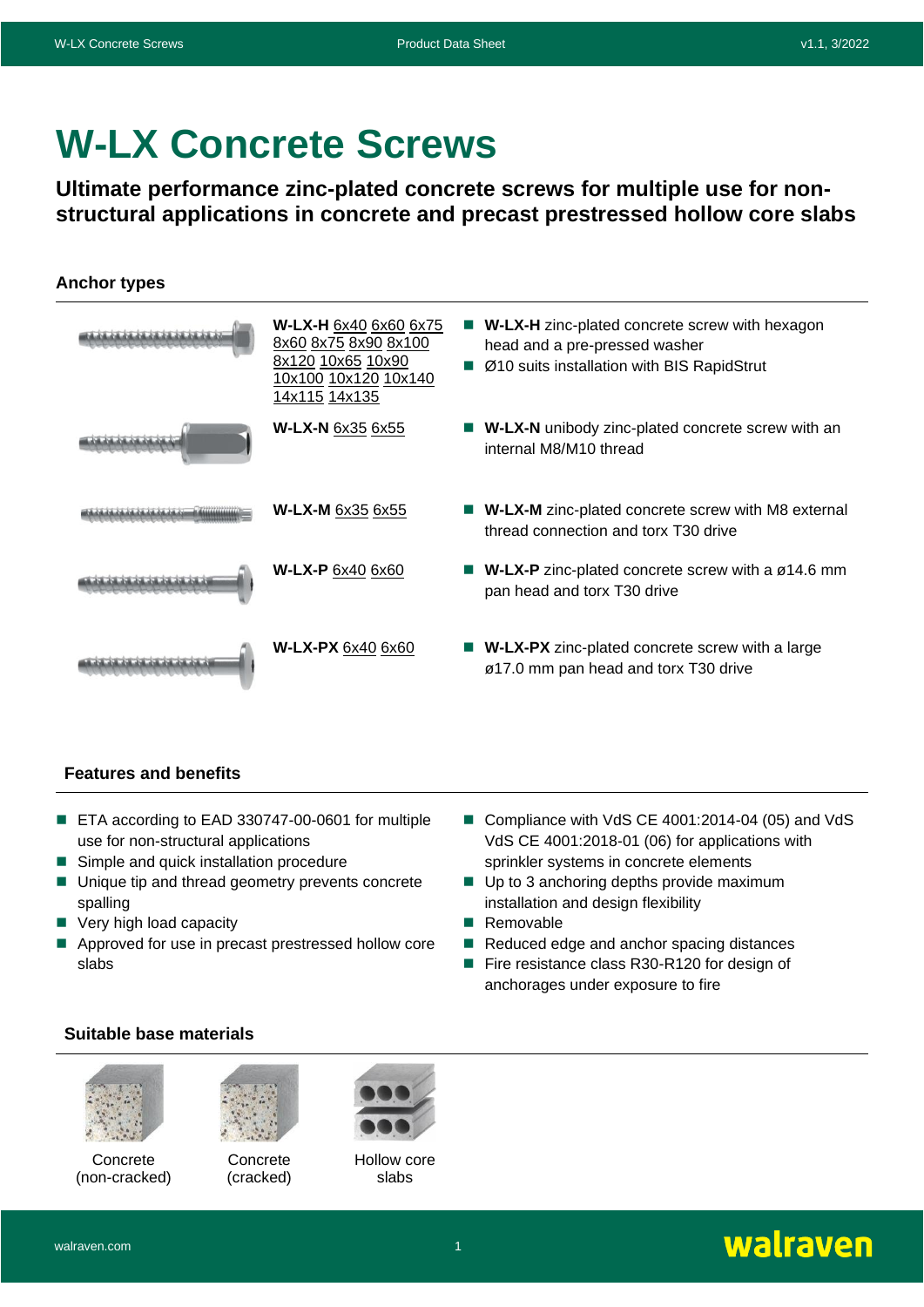### **Approvals and certificates**

- European Technical Assessment
- Fire Test Report
- Compliance with VdS requirements for applications with sprinkler systems in concrete elements

VdS CEA 4001:2014-04 (05) VdS CEA 4001:2018-01 (06)

ETA-21/0613 ETA-21/0613



### **1. Product details**

|                |                    |                 | Length          | <b>Thread</b><br>diameter | Max. Fixture Thickness* | <b>Drive</b>                                          |                          |                  |  |
|----------------|--------------------|-----------------|-----------------|---------------------------|-------------------------|-------------------------------------------------------|--------------------------|------------------|--|
| <b>Article</b> | <b>Description</b> | <b>Size</b>     |                 | $d_s$ [mm]                |                         | $t_{fix,max}$ [mm]                                    |                          | <b>System</b>    |  |
|                |                    |                 | $L$ [mm]        |                           | $h_{nom} =$<br>red1     | $h_{nom} =$<br>$h_{nom} =$<br>red <sub>2</sub><br>std |                          |                  |  |
| 62430304       | W-LX-H             | 6               | 40              | 7.5                       | 5                       | 1                                                     |                          | <b>SW10</b>      |  |
| 62430306       | W-LX-H             | $6\phantom{1}6$ | 60              | 7.5                       | 25                      | 21                                                    | 5                        | <b>SW10</b>      |  |
| 62430308       | W-LX-H             | $6\phantom{1}6$ | 75              | 7.5                       | 40                      | 36                                                    | 20                       | SW <sub>10</sub> |  |
| 62430406       | W-LX-H             | 8               | 60              | 9.9                       | 10                      | $\overline{\phantom{a}}$                              | $\blacksquare$           | <b>SW13</b>      |  |
| 62430408       | W-LX-H             | $\overline{8}$  | $\overline{75}$ | 9.9                       | 25                      | 5                                                     | ٠                        | <b>SW13</b>      |  |
| 62430409       | W-LX-H             | 8               | 90              | 9.9                       | 40                      | 20                                                    | ٠                        | <b>SW13</b>      |  |
| 62430410       | W-LX-H             | 8               | 100             | 9.9                       | 50                      | 30                                                    | ÷,                       | <b>SW13</b>      |  |
| 62430412       | W-LX-H             | $\overline{8}$  | 120             | 9.9                       | 70                      | 50                                                    | ۰                        | <b>SW13</b>      |  |
| 62430507       | W-LX-H             | 10              | 65              | 12.4                      | 10                      | $-20$                                                 | ٠                        | <b>SW15</b>      |  |
| 62430509       | W-LX-H             | 10              | 90              | 12.4                      | 35                      | 5                                                     | ۰                        | <b>SW15</b>      |  |
| 62430510       | W-LX-H             | 10              | 100             | 12.4                      | 45                      | 15                                                    | -                        | <b>SW15</b>      |  |
| 62430512       | W-LX-H             | 10              | 120             | 12.4                      | 65                      | 35                                                    | $\blacksquare$           | <b>SW15</b>      |  |
| 62430514       | W-LX-H             | 10              | 140             | 12.4                      | 85                      | 55                                                    | -                        | <b>SW15</b>      |  |
| 62430711       | W-LX-H             | 14              | 115             | 17.4                      | 40                      | $\blacksquare$                                        | -                        | SW <sub>19</sub> |  |
| 62430713       | W-LX-H             | 14              | 135             | 17.4                      | 60                      | 15                                                    | ٠                        | <b>SW19</b>      |  |
| 62431304       | W-LX-P             | 6               | 40              | 7.5                       | 5                       | 1                                                     | ۰                        | T30              |  |
| 62431306       | W-LX-P             | $6\phantom{1}6$ | 60              | 7.5                       | 25                      | 21                                                    | 5                        | T30              |  |
| 62432304       | W-LX-PX            | 6               | 40              | 7.5                       | 5                       | 1                                                     | ۰                        | T30              |  |
| 62432306       | W-LX-PX            | 6               | 60              | 7.5                       | 25                      | 21                                                    | 5                        | T30              |  |
| 62433304       | W-LX-N             | $6\phantom{1}6$ | 35              | 7.5                       | $\Box$                  | $\overline{\phantom{a}}$                              | ÷,                       | <b>SW13</b>      |  |
| 62433305       | W-LX-N             | $6\phantom{1}6$ | 55              | 7.5                       | $\Box$                  | $\Box$                                                | $\Box$                   | <b>SW13</b>      |  |
| 62434304       | W-LX-M             | $6\phantom{1}6$ | 35              | 7.5                       | $\Box$                  | $\overline{\phantom{a}}$                              | $\overline{\phantom{a}}$ | T30              |  |
| 62434305       | W-LX-M             | 6               | 55              | 7.5                       | $\Box$                  | $\Box$                                                | $\Box$                   | T30              |  |

□ product not intended for application with fixture plate

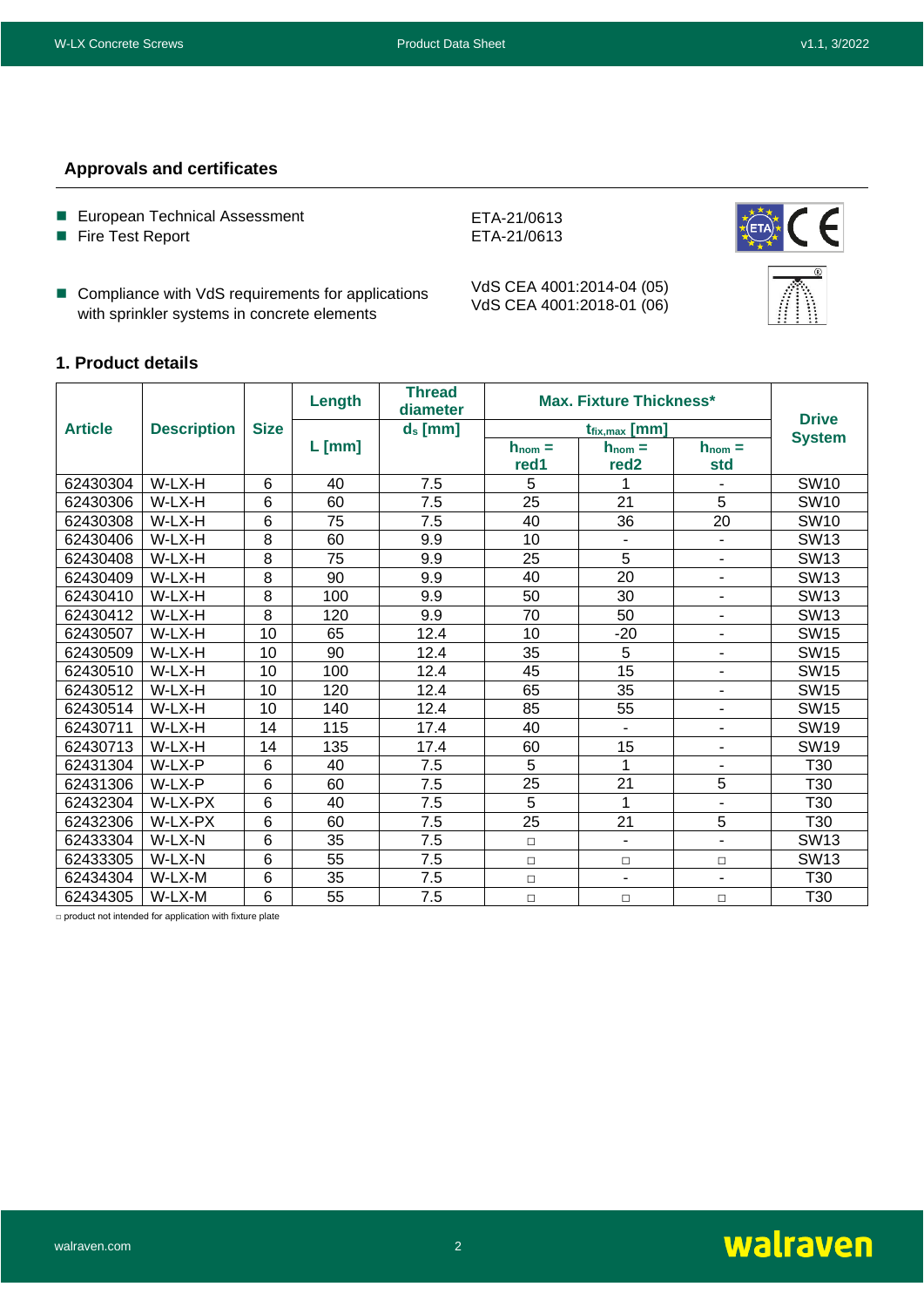## **2. Packaging details**

|                |                    |                  | Pack 1 |               |        |       |        |        |  |  |  |  |
|----------------|--------------------|------------------|--------|---------------|--------|-------|--------|--------|--|--|--|--|
| <b>Article</b> | <b>Description</b> | <b>Dimension</b> | [pcs]  | <b>EAN13</b>  | length | width | height | weight |  |  |  |  |
|                |                    |                  |        |               | [mm]   | [mm]  | [mm]   | [kg]   |  |  |  |  |
| 62430304       | W-LX-H             | 6x40             | 100    | 8719942052115 | 186    | 140   | 72     | 1.37   |  |  |  |  |
| 62430306       | W-LX-H             | 6x60             | 100    | 8719942052146 | 186    | 140   | 72     | 1.83   |  |  |  |  |
| 62430308       | W-LX-H             | 6x75             | 100    | 8719942052177 | 186    | 140   | 72     | 2.19   |  |  |  |  |
| 62430406       | W-LX-H             | 8x60             | 100    | 8719942052207 | 186    | 140   | 108    | 3.37   |  |  |  |  |
| 62430408       | W-LX-H             | 8x75             | 100    | 8719942052238 | 186    | 140   | 108    | 3.95   |  |  |  |  |
| 62430409       | W-LX-H             | 8x90             | 100    | 8719942052269 | 286    | 122   | 108    | 4.53   |  |  |  |  |
| 62430410       | W-LX-H             | 8x100            | 100    | 8719942052290 | 286    | 122   | 108    | 4.92   |  |  |  |  |
| 62430412       | W-LX-H             | 8x120            | 50     | 8719942052320 | 186    | 140   | 108    | 2.9    |  |  |  |  |
| 62430507       | W-LX-H             | 10x65            | 50     | 8719942052351 | 286    | 122   | 108    | 2.78   |  |  |  |  |
| 62430509       | W-LX-H             | 10x90            | 50     | 8719942052351 | 186    | 140   | 108    | 3.6    |  |  |  |  |
| 62430510       | W-LX-H             | 10x100           | 50     | 8719942052412 | 186    | 140   | 108    | 3.83   |  |  |  |  |
| 62430512       | W-LX-H             | 10x120           | 25     | 8719942052443 | 186    | 140   | 108    | 2.22   |  |  |  |  |
| 62430514       | W-LX-H             | 10x140           | 25     | 8719942052474 | 286    | 122   | 108    | 2.53   |  |  |  |  |
| 62430711       | W-LX-H             | 14x115           | 20     | 8719942052566 | 186    | 140   | 108    | 3.56   |  |  |  |  |
| 62430713       | W-LX-H             | 14x135           | 20     | 8719942052597 | 186    | 140   | 108    | 4.02   |  |  |  |  |
| 62431304       | W-LX-P             | 6x40             | 100    | 8719942052627 | 186    | 140   | 72     | 1.29   |  |  |  |  |
| 62431306       | W-LX-P             | 6x60             | 100    | 8719942052658 | 186    | 140   | 72     |        |  |  |  |  |
| 62432304       | W-LX-PX            | 6x40             | 100    | 8719942052689 | 186    | 140   | 72     | 1.28   |  |  |  |  |
| 62432306       | W-LX-PX            | 6x60             | 100    | 8719942052719 | 186    | 140   | 72     |        |  |  |  |  |
| 62433304       | W-LX-N             | 6x35             | 100    | 8719942052740 | 186    | 140   | 108    | 2.57   |  |  |  |  |
| 62433305       | W-LX-N             | 6x55             | 100    | 8719942052771 | 186    | 140   | 108    | 3.11   |  |  |  |  |
| 62434304       | W-LX-M             | 6x35             | 100    | 8719942052801 | 186    | 140   | 108    |        |  |  |  |  |
| 62434305       | W-LX-M             | 6x55             | 100    | 8719942052832 | 186    | 140   | 108    | 1.64   |  |  |  |  |

## **3. Mechanical properties**

|                                           |     |            | ETA-21/0613                             |  |  |  |  |  |
|-------------------------------------------|-----|------------|-----------------------------------------|--|--|--|--|--|
| <b>Property</b>                           |     |            | W-LX-H, W-LX-P, W-LX-PX, W-LX-N, W-LX-M |  |  |  |  |  |
| Material                                  |     |            | Carbon Steel - St. 1.5523 (19MnB4)      |  |  |  |  |  |
| Coating                                   |     |            | Zinc plated $\geq$ 5um                  |  |  |  |  |  |
| Characteristic steel yield strength       | fvk | $[N/mm^2]$ | 1020-1250                               |  |  |  |  |  |
| Characteristic steel ultimate<br>strength | Tuk | $[N/mm^2]$ | 800-1100                                |  |  |  |  |  |

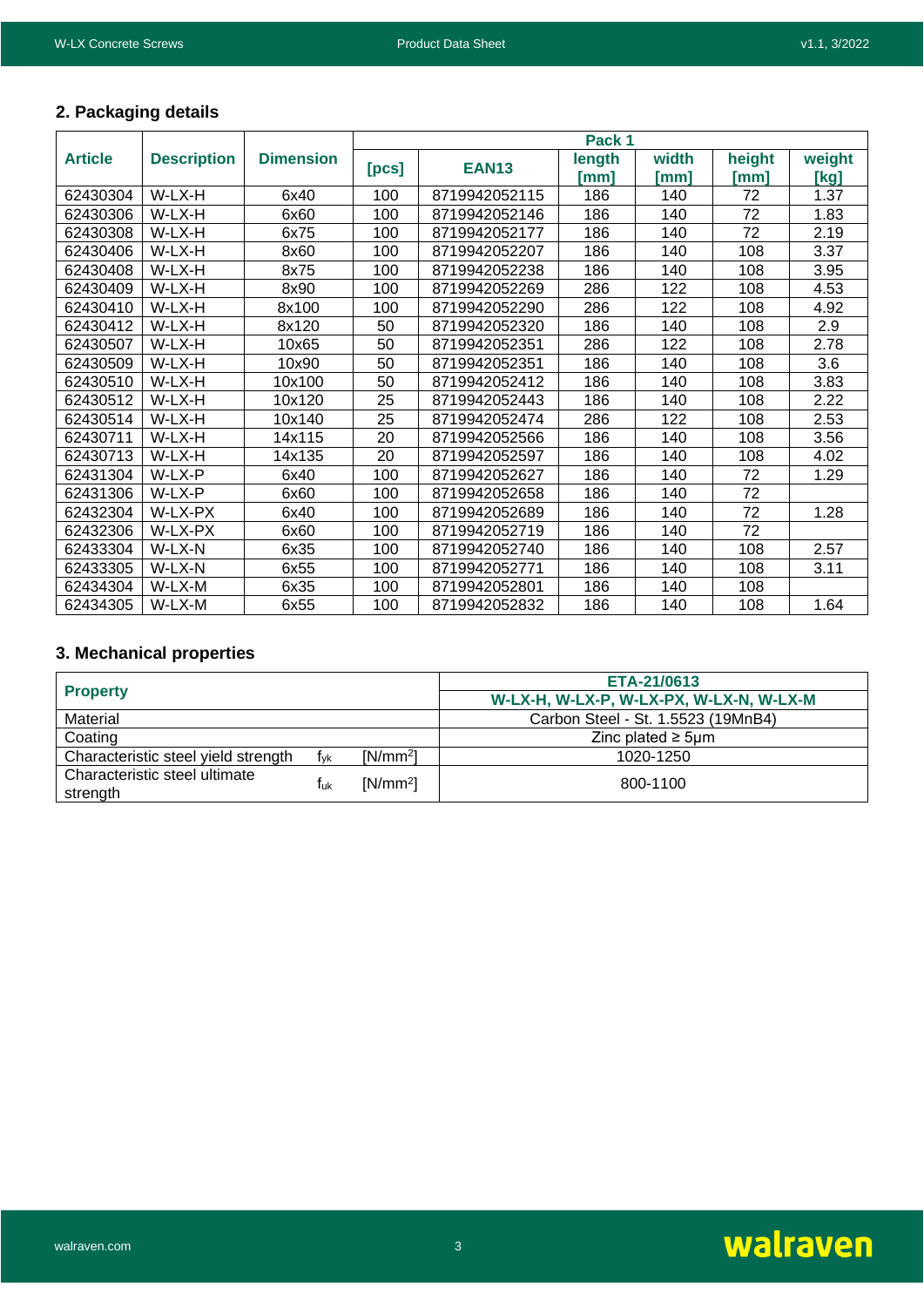### **3. Installation data**

## **3.1 Installation parameters for cracked and non-cracked concrete**

| <b>Anchor Type</b>                          |                                          |      | <b>W-LX</b> |      |      |      |                        |       |       |       |      |
|---------------------------------------------|------------------------------------------|------|-------------|------|------|------|------------------------|-------|-------|-------|------|
| Anchor Size                                 |                                          |      | 6           | 6    | 6    | 8    | 8                      | 10    | 10    | 14    | 14   |
| Nominal embedment depth                     | $h_{\text{nom}}$                         | [mm] | 35          | 39   | 55   | 50   | 70                     | 55    | 85    | 75    | 120  |
| Drill hole diameter                         | $d_0$                                    | [mm] | 6           | 6    | 6    | 8    | 8                      | 10    | 10    | 14    | 14   |
| Cutting diameter of drill bit               | $d_{\text{cut}}$                         | [mm] | 6.40        | 6.40 | 6.40 | 8.45 | 8.45                   | 10.45 | 10.45 | 14.50 | 4.50 |
| Depth of drill hole                         | $h_0 \geq$                               | [mm] | 45          | 50   | 65   | 60   | 80                     | 65    | 95    | 85    | 130  |
| Diameter of clearing hole in the<br>fixture | df                                       | [mm] | 9           | 9    | 9    | 12   | 12                     | 14    | 14    | 18    | 18   |
| Max fixture thickness                       | t <sub>fix.max</sub>                     | [mm] |             |      |      |      | $L$ - $h_{\text{nom}}$ |       |       |       |      |
| Minimum concrete member<br>thickness        | n <sub>min</sub>                         | [mm] | 80          | 80   | 84   | 80   | 110                    | 80    | 130   | 110   | 190  |
| Minimum edge distance                       | $C_{min}$                                | [mm] | 45          | 45   | 45   | 50   | 50                     | 60    | 60    | 100   | 100  |
| Minimum anchor spacing                      | <b>Smin</b>                              | lmml | 45          | 45   | 45   | 50   | 50                     | 60    | 60    | 100   | 100  |
| Max. impact screw driver torque             | $\mathsf{T}_{\mathsf{imp}.\mathsf{max}}$ | [Nm] | 400         | 400  | 400  | 900  | 900                    | 950   | 950   | 950   | 950  |







ŝ



## walraven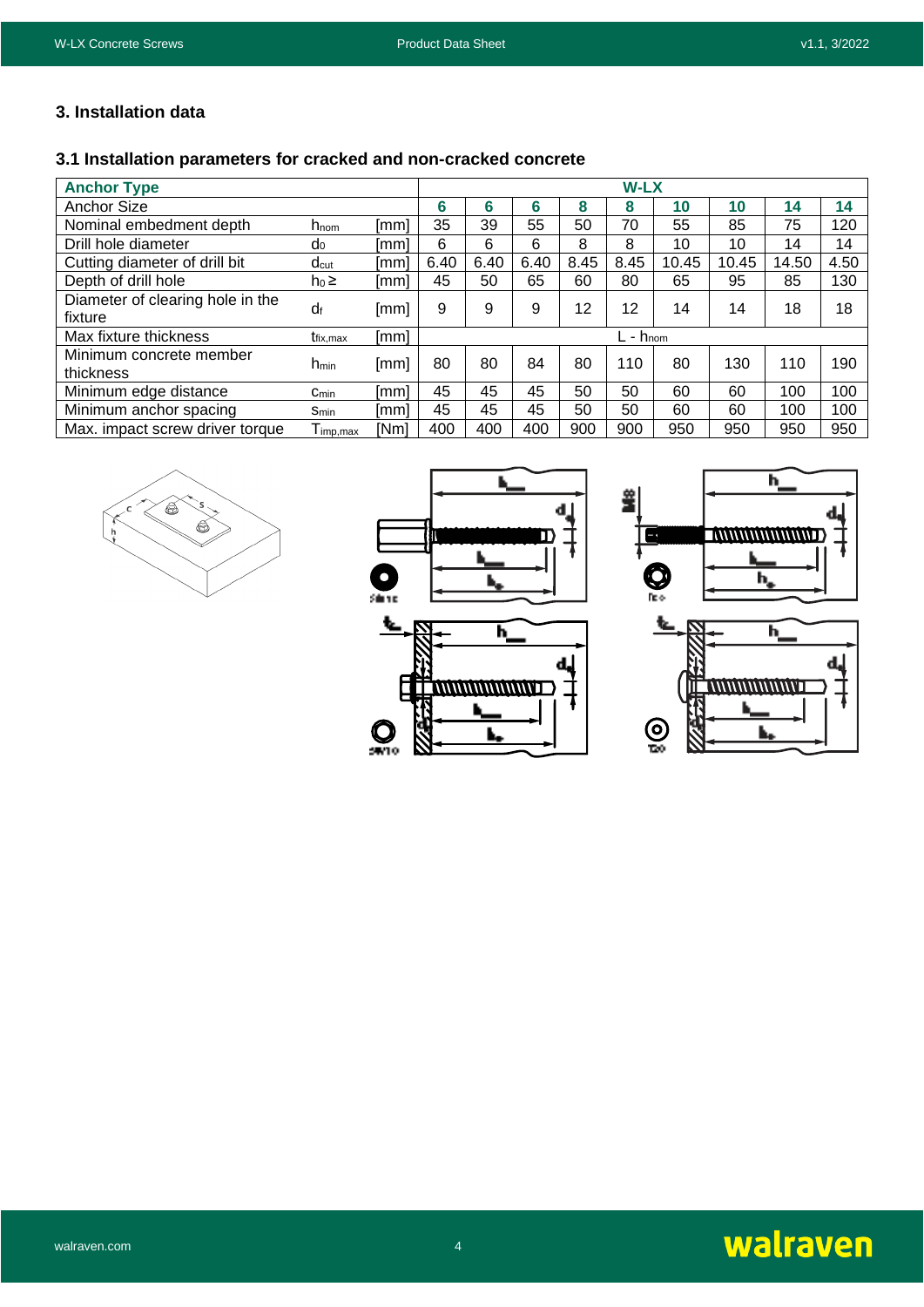## **3.2 Installation parameters for precast prestressed hollow core concrete slabs**

| <b>Anchor Type</b>                                         |                             |      | <b>W-LX</b>   |
|------------------------------------------------------------|-----------------------------|------|---------------|
| <b>Anchor Size</b>                                         |                             |      | 6             |
| Nominal embedment depth                                    | $h_{\text{nom}}$            | [mm] | 6             |
| Drill hole diameter                                        | $d_0$                       | [mm] | 6.40          |
| Depth of drill hole                                        | $h_0 \geq$                  | [mm] | 45            |
| Nominal embedment depth                                    | h <sub>nom</sub>            | [mm] | 35            |
| Minimum edge distance                                      | $\mathsf{C}_{\mathsf{min}}$ | [mm] | $\geq 50$ mm  |
| Minimum anchor spacing                                     | $S_{min}$                   | [mm] | $\geq 100$ mm |
| Minimum distance between anchor groups                     | $S_{min}$                   | [mm] | $\geq 100$ mm |
| Core distance                                              | Ic.                         | [mm] | $\geq 100$ mm |
| Prestressing steel distance                                | In                          | [mm] | $\geq 100$ mm |
| Distance between anchors                                   | amin                        | [mm] | $\geq 100$ mm |
| Distance between anchor position and prestressing<br>steel | a <sub>p</sub>              | [mm] | $\geq 50$ mm  |
| Minimum core width to web thickness ratio                  | C/W                         | ۰    | $\leq 4.2$    |



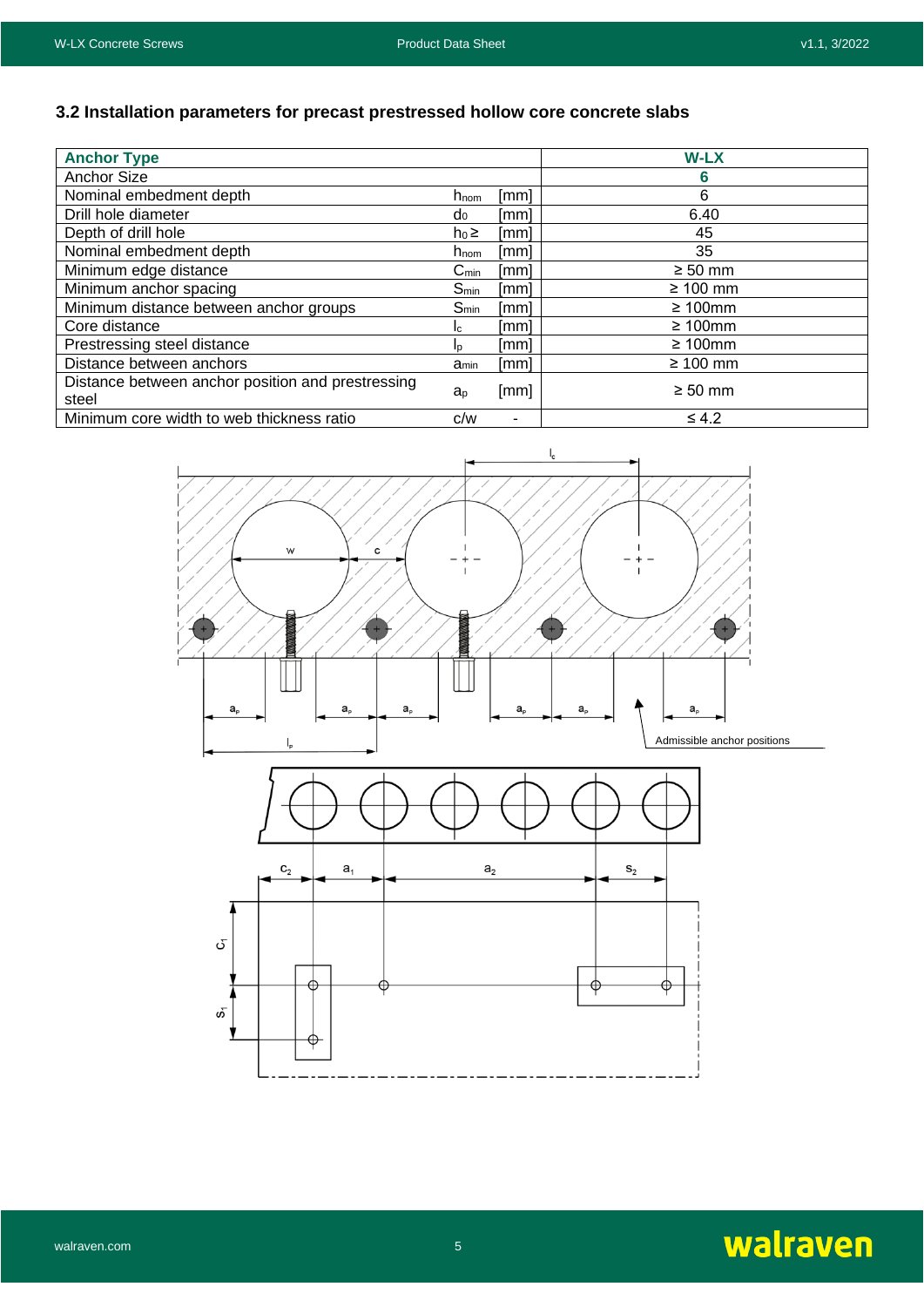**3.3 Installation procedure for concrete**









Drill the hole with rotary hammer drilling machine.

Drill to a required depth.

Clean the drill hole (blow out dust at least 4 times with a hand pump).

Tighten the anchor to substrate. Install with any torque impact screw driver up to the maximum torque moment  $(T_{imp,max})$ .

After installation a further turning of the screw must not be possible. The head of the screw must be in contact with the fixture / substrate and it must be not damaged.

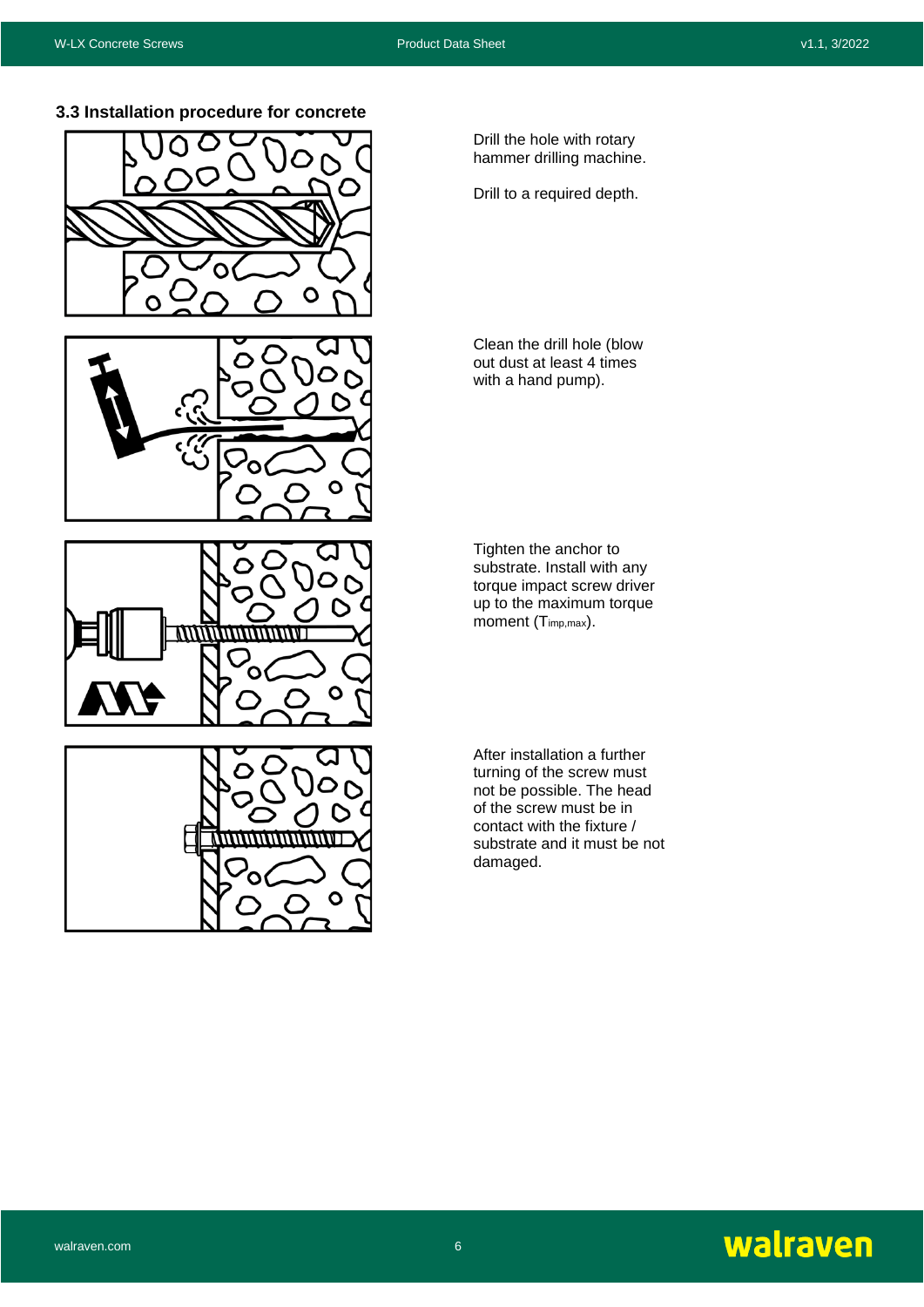### **3.4 Installation procedure for concrete**



Drill the hole with rotary hammer drilling machine.

Drill to a required depth



Clean the drill hole (blow out dust at least 4 times with a hand pump).

Cleaning of drill hole is not necessary in case of:

- Drilling vertically upwards or
- Drilling vertically downwards and the drill hole depth has been increased by  $3 \times d_0$



Tighten the anchor to substrate. Install with any torque impact screw driver up to the maximum torque moment (Timp,max).



After installation a further turning of the screw must not be possible. The head of the screw must be in contact with the fixture / substrate and it must be not damaged.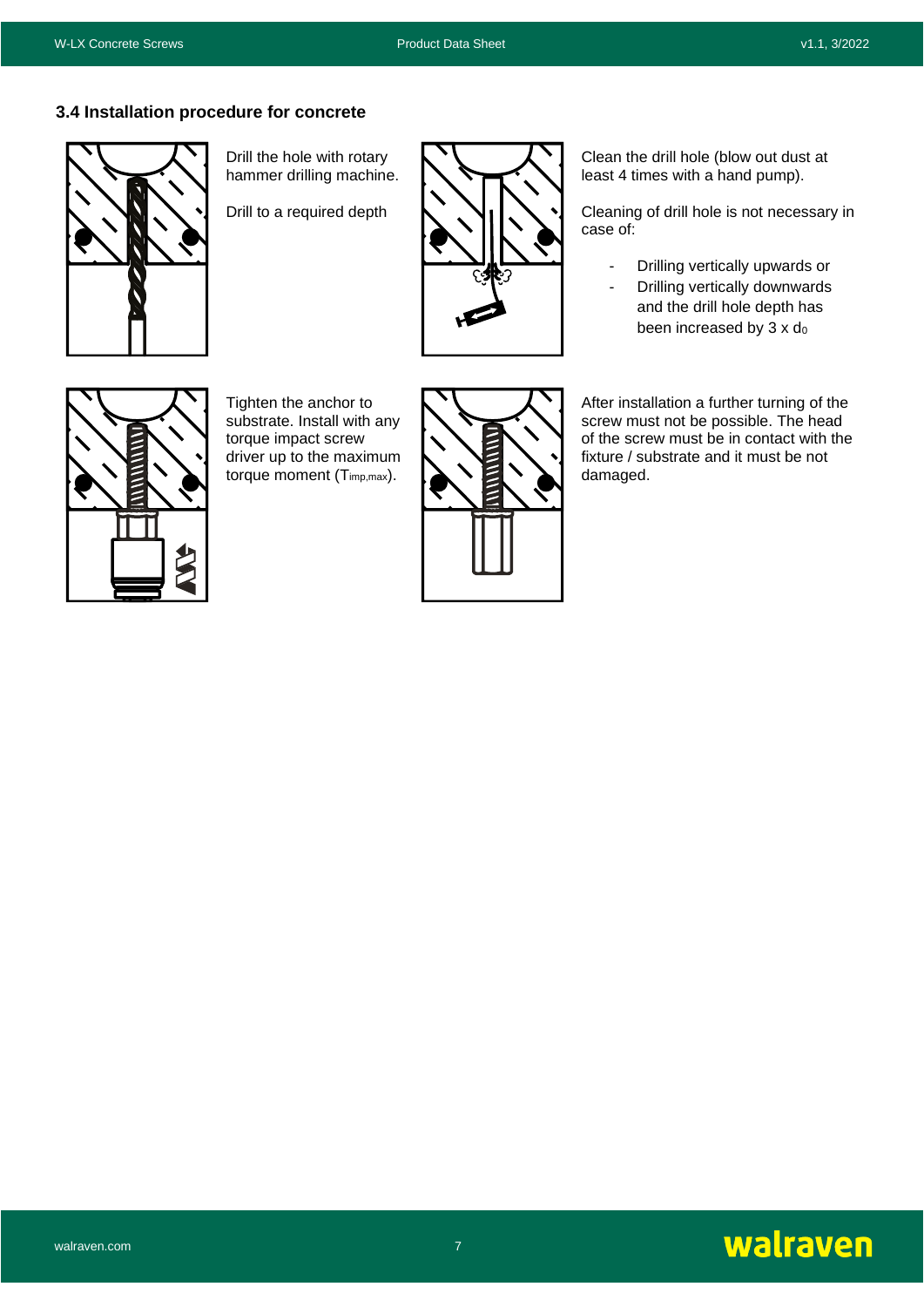### **4. Performance information**

#### **4.1 Loading information for multiple use for non-structural applications in cracked and non-cracked concrete for single anchors1)**

| <b>Anchor Type</b>                                  |                       |                       |                          |      |      |      | <b>W-LX</b> |       |       |       |       |
|-----------------------------------------------------|-----------------------|-----------------------|--------------------------|------|------|------|-------------|-------|-------|-------|-------|
| Anchor Size                                         | Ø                     |                       | 6                        | 6    | 6    | 8    | 8           | 10    | 10    | 14    | 14    |
| Nominal embedment depth                             | $h_{\text{nom}}$      | [mm]                  | 35                       | 39   | 55   | 50   | 70          | 55    | 85    | 75    | 120   |
| Any load direction                                  |                       |                       |                          |      |      |      |             |       |       |       |       |
| Characteristic load for                             |                       |                       |                          |      |      |      |             |       |       |       |       |
| cracked and non-cracked                             | $F^0$ <sub>Rk</sub>   | [kN]                  | 3.00                     | 6.00 | 9.00 | 7.50 | 12.00       | 9.00  | 20.00 | 12.00 | 30.00 |
| concrete                                            |                       |                       |                          |      |      |      |             |       |       |       |       |
| Installation safety factor                          | $\gamma_{inst}$       | [-]                   | 1.0                      | 1.0  | 1.0  | 1.0  | 1.0         | 1.0   | 1.0   | 1.0   | 1.0   |
| Design load for cracked and                         | $F^{0}$ <sub>Rd</sub> | [kN]                  |                          |      |      |      |             |       |       |       |       |
| non-cracked concrete                                |                       |                       | 2.00                     | 4.00 | 6.00 | 5.00 | 8.00        | 6.00  | 13.33 | 8.00  | 20.00 |
| Recommended load <sup>2)</sup> for                  |                       |                       |                          |      |      |      |             |       |       |       |       |
| cracked and non-cracked                             | $F^0$ <sub>Rec</sub>  | [kN]                  | 1.42                     | 2.85 | 4.28 | 3.57 | 5.71        | 4.28  | 9.52  | 5.71  | 14.28 |
| concrete                                            |                       |                       |                          |      |      |      |             |       |       |       |       |
| Spacing                                             | $S_{cr}$              | [mm]                  | 100                      | 90   | 126  | 120  | 160         | 120   | 196   | 180   | 276   |
| Edge distance                                       | $C_{cr}$              | [mm]                  | 50                       | 45   | 63   | 60   | 80          | 60    | 98    | 90    | 138   |
| Increasing factor for $F^0_{\text{Rec}}$            | $\Psi_c$              | C30/37                | ۰.                       | 1.08 | 1.08 | 1.08 | 1.08        | 1.08  | 1.08  | 1.08  | 1.08  |
| Increasing factor for F <sup>0</sup> <sub>Rec</sub> | $\Psi_c$              | C40/50                | $\blacksquare$           | 1.15 | 1.15 | 1.15 | 1.15        | 1.15  | 1.15  | 1.15  | 1.15  |
| Increasing factor for $F^0_{\text{Rec}}$            | $\Psi_c$              | C50/60                | $\overline{\phantom{0}}$ | 1.19 | 1.19 | 1.19 | 1.19        | 1.19  | 1.19  | 1.19  | 1.19  |
| Shear load with lever arm                           |                       |                       |                          |      |      |      |             |       |       |       |       |
| Characteristic bending                              | $M^0$ <sub>Rk,s</sub> | [Nm]                  | 31.8                     | 31.8 | 31.8 | 72.4 | 72.4        | 123.6 | 123.6 | 329.6 | 329.6 |
| moment                                              |                       |                       |                          |      |      |      |             |       |       |       |       |
| Partial safety factor                               | $\gamma_{ms}$         | $\lceil \cdot \rceil$ | 1.5                      | 1.5  | 1.5  | 1.5  | 1.5         | 1.5   | 1.5   | 1.5   | 1.5   |

1) Single anchors are anchors not affected by concrete edge and anchor spacing influence.

2) Recommended load includes partial safety factor and an overall partial safety factor for action of 1.4. The partial safety factor for action depends on the type of loading and shall be taken from<br>national regulations. A

#### **4.2 Loading information for multiple use for non-structural applications in precast prestressed hollow core slabs C30/37 to C50/60 for single anchors1)**

| <b>Anchor Type</b>                                                      |                       |      | <b>W-LX</b> |
|-------------------------------------------------------------------------|-----------------------|------|-------------|
| Anchor Size                                                             |                       |      | 6           |
| Bottom flange thickness                                                 | dь                    | [mm] | $\geq 35$   |
| Any load direction                                                      |                       |      |             |
| Recommended load <sup>2)</sup> in hollow<br>core slabs C30/37           | $F^0$ <sub>Rec</sub>  | [kN] | 2.38        |
| Recommended load <sup>2)</sup> in hollow<br>core slabs C40/50 to C50/60 | $F^0$ <sub>Rec</sub>  | [kN] | 2.85        |
| Spacing                                                                 | S <sub>cr</sub>       | [mm] | 100         |
| Edge distance                                                           | $C_{cr}$              | [mm] | 50          |
| Shear load with lever arm                                               |                       |      |             |
| Characteristic bending moment                                           | $M^0$ <sub>Rk,s</sub> | [Nm] | 31.8        |
| Partial safety factor                                                   | $\mathcal{V}_{ms}$    |      | 1.5         |

1) Single anchors are anchors not affected by concrete edge and anchor spacing influence.

2) Recommended load includes partial safety factor and an overall partial safety factor for action of 1.4. The partial safety factor for action depends on the type of loading and shall be taken from<br>national regulations. A